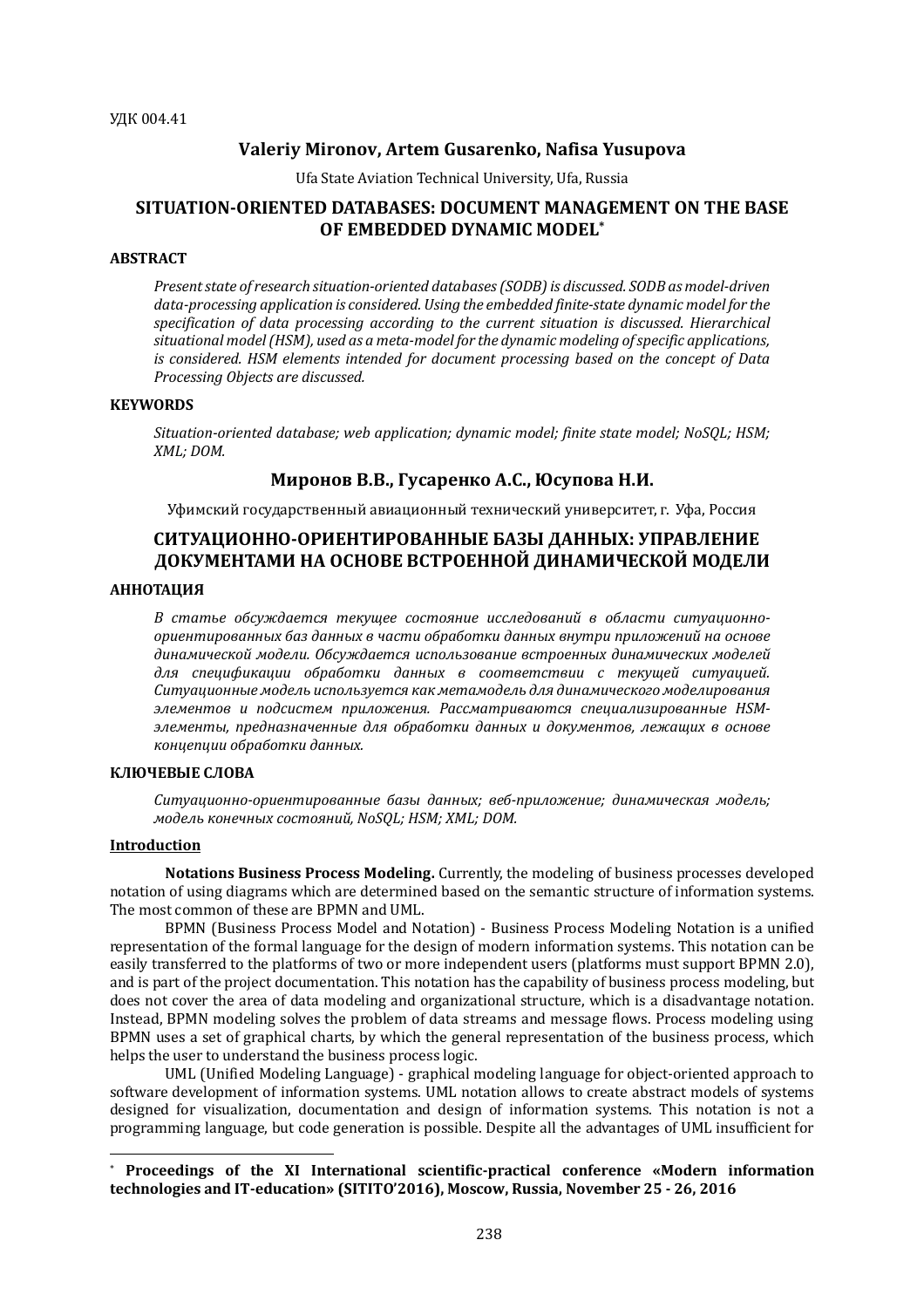data-base design, as required to generate an executable code for the model and its interpretation during operation of the system for processing data within an information sys-tem, and external services. UML is a general-purpose language, whereas SODB database design requires a specialized language. UML can be used as a secondary tool for designing information systems. The language contains a large number of diagrams, among which there are structural diagrams and charts to describe the behavior of their analytics provide advantages in designing, as it is close to many object-oriented programming languages and using a behavior chart describes the behavioral aspects of the future system. The user can easily read charts as charts syntax is easy to learn.

**Case-tools.** On the basis of existing notations developed specialized Case-tools for UML has several commercial solutions, including the development of databases, for example, Oracle Designer Suite. These tools allow graphically construct relational database model and generate the SQL-code for the application.

The SODB uses a dynamic model based on XML which has its own syntax for defining data structures required in situations and conditions associated with DPO-model objects with the data processing specifications. Thus, for SODB it requires special tool Case-oriented dynamic model of language.

Currently, the document-oriented databases are actively developing within the NoSQL movement [1]. Web application services to provide clients with access to remote information resources are developed on this basis. Situation-oriented databases (SODB), the concept of which was proposed in 2010 [2] can be assigned to this area. Since that time, some aspects of SODB functionality were studied with the sup-port of Russian Fund of Basic Research:

- SODB use as the basis for web applications [3, 4];
- Processing of XML documents in SODB based on dynamic DOM objects [5, 6];
- The hierarchical organization of the user interface based on SODB [7, 8];
- OLAP-oriented organization of the user interface based on SODB [9, 10];
- Processing JSON documents and documents provided by web services [11, 12].

These results were published in Russian in Vestnik UGATU – the journal of Ufa State Aviation Technical University. During the investigation the original concept, the terminology, and the general understanding of the SODB purpose have been corrected. This article presents an attempt to consistently explain the key principles underlying the SODB as a new approach to building data-processing applications.

#### **SODB and Data Processing Applications**

We consider SODB as a new, more effective approach to the problem of the development of data processing applications. Let's see how this problem is solved on the basis of SODB at a higher level of abstraction.



*Fig.1. SODB Architecture*

**SODB Architecture.** Fig. 1 shows an architectural model of SODB, which includes the following components:

- A storage of documents Docs Store, containing a set of electronic documents Docs;
- A set of HSM (Hierarchical Situation Models or Hierarchical State Models). Each HSM is a finitestate model corresponding to the business process and defines its states and jumps;
- A set of CSM (Current State Models). Each CSM corresponds to one parent HSM, while one HSM can match zero or more child CSM. Thus, CSM corresponds to an independent implementation of HSM and determines the current state of the implementation;
- A set of buffers DPO (Data Processing Objects), intended for documents processing. Each DPO corresponds to one parent CSM (i.e. to one HSM implementation). Several DPO can be created for a single CSM depending on the current state of the HSM;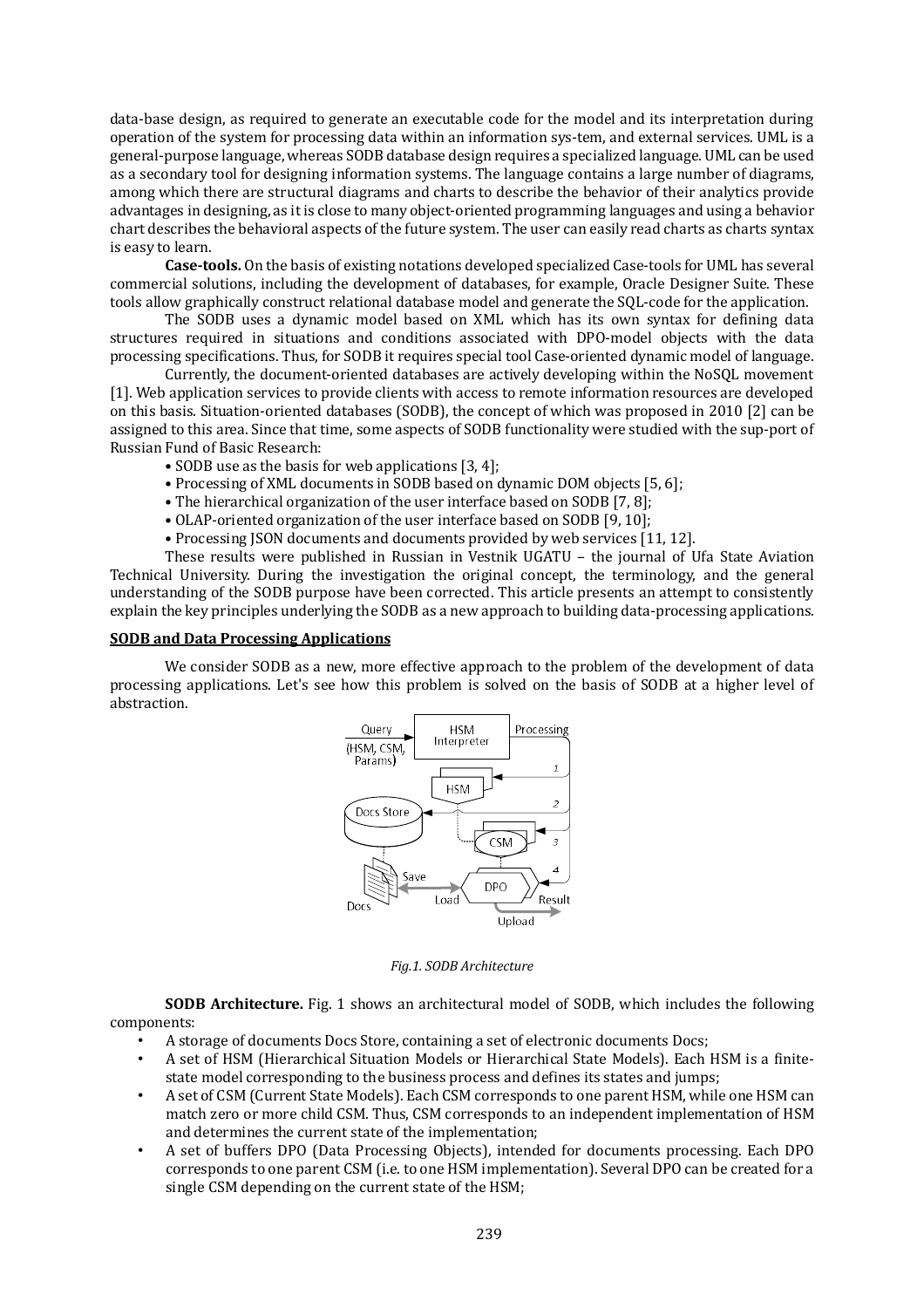• HSM Interpreter – an information processor that manages the database on the basis of the interpretation of HSM and CSM.

**SODB functioning.** The Interpreter receives a Query, which defines the hierarchical model HSM, the current state CSM and processing parameters Params. Interpreter executes processing cycle (interpretation cycle). It processes the HSM (1) indicated in the Query starting from a state specified in the CSM (3) indicated in the Query, or starting from the initial state, if the CSM is not indicated in the Query. During the processing the Interpreter monitors the current state jumps in accordance with the specifications of HSM (3). The current state changes are reflected in the CSM.

Furthermore, the Interpreter manages the Docs Store (2) and creates / manages run-time buffers DPO (4) (in accordance with HSM specification). For example:

- It loads the DPO certain documents from the repository (Load);
- Processes documents in the DPO;
- Saves the modified documents in storage (Save);
- Uploads the documents as a result of the query (Upload). Thus, the result of the interpretation cycle may be tripartite:
- 1. Change the current state of the processed HSM in CSM;
- 2. Change the content of the documents store;
- 3. Creating the resulting document.

Thus, the Model Driven Approach is implemented in the SODB architecture. Using the embedded highly abstract dynamic models aims to facilitate the design of the application software. A higher level of abstraction is achieved through the use of HSM declarative form to define the rules of monitoring the current situation and the rules of data processing (and not a procedural form, as in the case with the traditional use of scripts and stored procedures). In these circumstances, the developer is required to create a highly abstract situational model, and the interpreter runs the application in accordance with this model.

## **Hierarchical Situational Model HSM**

**HSM Elements.** HSM is an ordered set of elements forming a hierarchy (tree) in the sense that the model has a single root element, and each non-root element has a single parent element and may have several ordered child elements. Each element contains three components: Type (mandatory); Name (mandatory); Attributes (optional).

**HSM Notations.** Two equivalent notations can be used to represent HSM: graphical notation designed for developers, and text notation designed for the interpreter.

When using the graphical notation, the element type is specified as an icon, and the element name and element attributes are written to the right of the icon. The hierarchy of elements is formed by a connector according to the following rules:

- Connectors attached to the bottom of the element icon, or on the right, leading to its child;
- Connectors attached to the element icon on the left, or from above, leading to its parent.

When using the text notation, the XML syntax is used. The HSM element type is specified as XML namespace prefix. The HSM element name is specified as the name of XML element. The HSM element attributes are specified as the XML element attributes, respectively. The hierarchy is formed by embedding elements in accordance with the rules of XML.

## **HSM Main Elements:**

State – the root of HSM (root state), or child of submodel element (submodel state);

Submodel – a child of a certain State. It used to specify a set of internal states, one of which is the current at each moment;

Action – a child of a certain State. Used to specify certain activities to be performed when the parent State is the current state;

Jump – a child of a certain State. It is used to change the current state in accordance with the specified activity predicate.

**HSM Example.** Fig. 2 shows an example of a two-level business process model that we use to illustrate the HSM. Fig. 3 shows an example of the HSM graphical notation. The equivalent representation in a text notation is shown in Listing 1.

The model (see Fig. 2) corresponds to a typical multi-user web application that serves both anonymous and registered users. Anonymous users are granted access to shared (Public) data. Registered users have access to additional special (Private) data. The logic of the application (Application Level) is represented as a transition graph, which nodes correspond to the possible states (situations), and the arcs correspond to the state jumps. BP symbol indicates the initial state of the model. Activity predicates which marked arcs, define the conditions of the current state jumps.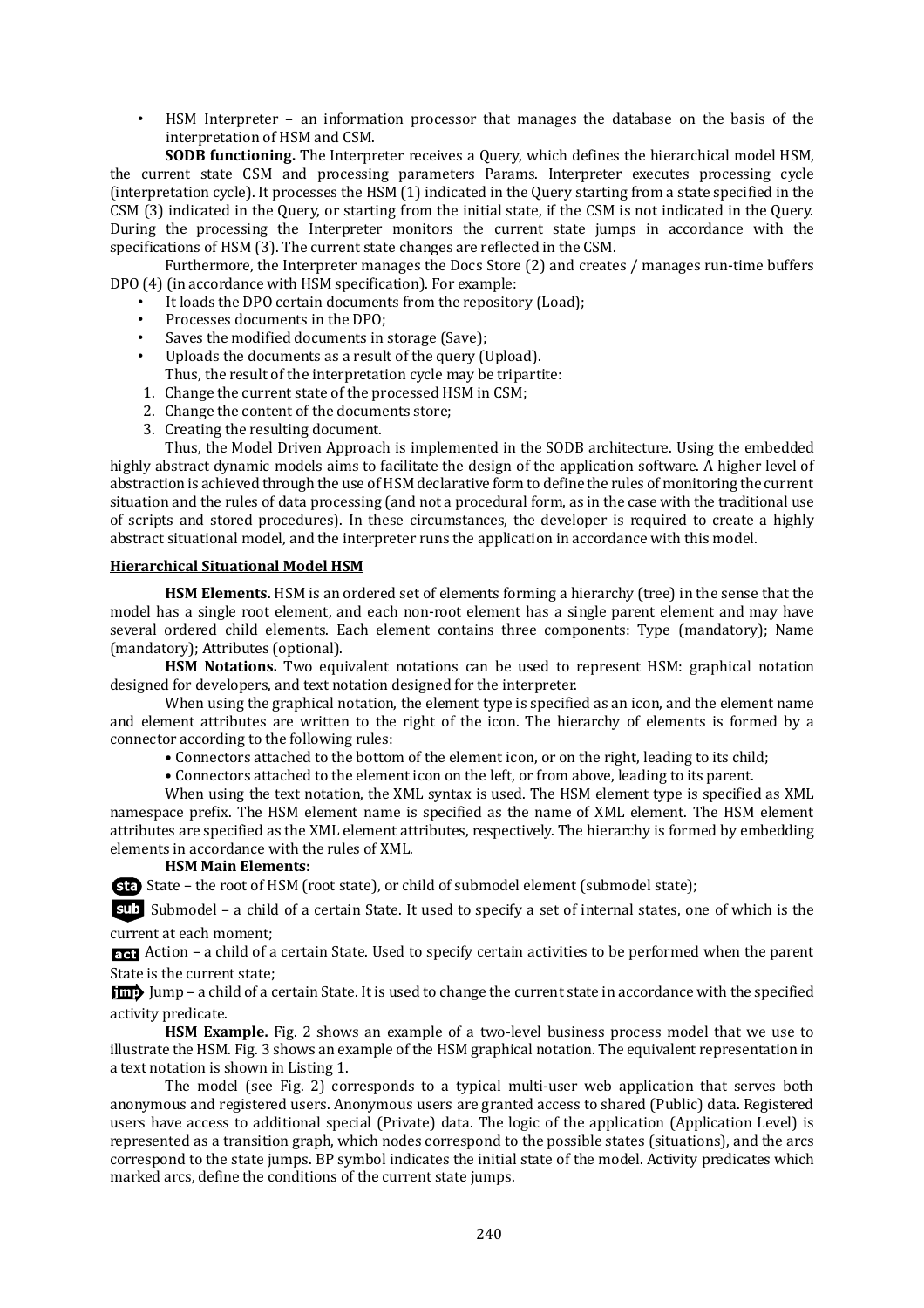

*Fig.2. An example of a two-level business process model* 

The model contains three aggregated states: A (Anonymous) – the initial state corresponding to the anonymous user. Any user begins as an anonymous; I (Identified) – the state corresponding to the identified registered user; R (Registration) – the state corresponding to the user registration process.

Activity predicates have the following meanings: AI – an anonymous user successfully passed the authentication procedure; AR – an anonymous user wished to register; RI – a user has successfully passed the registration procedure; RA – a user has not passed the procedure of registration; IA – identified user has completed the session.

Data Level includes three types of data: Public and Private electronic documents, and a table of registered Users. Public documents are available in states A and I. Private documents are available only in state I, and the table Users is available in states A and R.<br> **Sta** Main



*Fig.3. An example of the HSM graphical notation*

Root state sta: Main (see Fig. 3) contains submodel sub:User, implements the business logic to manage users. This submodel includes three states: sta: Anony-mous is initial state of the submodel corresponding to an anonymous user; sta:Registration is a state corresponding to the registration of the user; sta:Identified is a state corresponding to the identified user.

Each state in the submodel sub: User includes actions which form the result of the query: act: Anonymous – the image formed on the basis of documents Public (see Fig. 2) and the form for entering the identification data or a command for registration are sent to anonymous users; act:Identified – the image formed on the basis of documents Private (see. Fig. 2), as well as the control to return to the anonymous user, are sent to the identified user; act: Registration – the form to enter personal data for registration or refusal of registration is sent to the user.

Changing the current states mediated by jump elements that refer to the predicates that verify user input, which came in the parameters of the query: jmp:Identified provides a jump from sta:Anonymous to sta:Identified, if a user enters the correct username and password (Login-check function is OK); jmp: Registration provides a jump to sta:Registration, if a user pressed the registration button (Reg-btn function is OK); jmp:Identified provides a jump from sta:Registration to sta:Identified, if a user correctly filled out the registration form (Reg-OK function is OK); jmp:Anonymous returns to the state sta:Anonymous from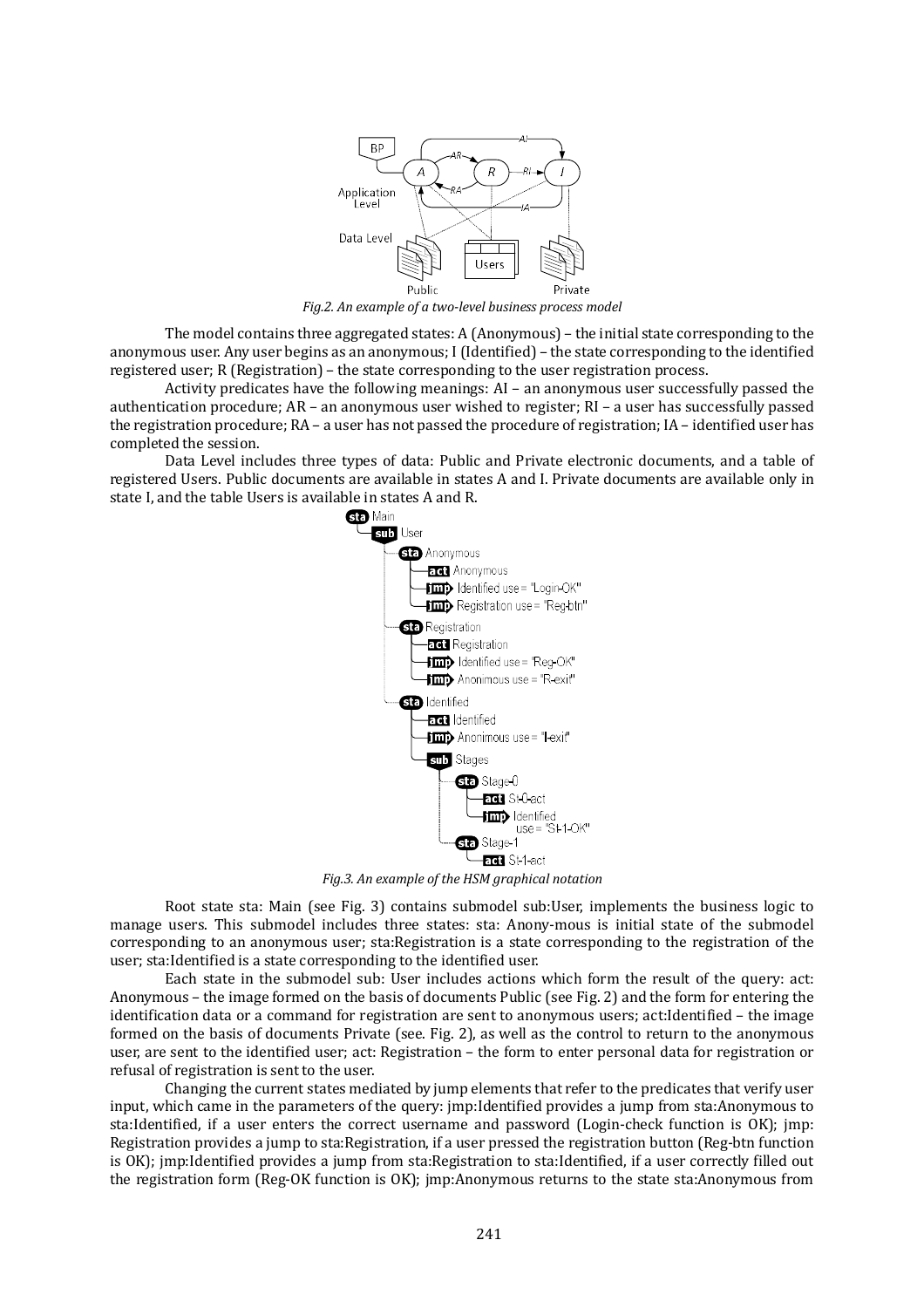states sta:Registration or sta:Identified, if a user clicks the Exit button (R-exit or I-exit function is OK).

State sta:Identified also contains submodel sub:Stages, which define two internal sub-states: sta:Stages-0 and sta:Stages-1.

Thus, HSM is a declarative representation of a hierarchy of states, jumpss between states, and actions associated with the states.

**Listing 1.** An example of the HSM text notation

| 001 | <sta:main></sta:main>                               |
|-----|-----------------------------------------------------|
| 002 | <sub:user></sub:user>                               |
| 003 | <sta:anonimous></sta:anonimous>                     |
| 004 | <act:anonimous></act:anonimous>                     |
| 005 | <jmp:identified use="Login-OK"></jmp:identified>    |
| 006 | <jmp:registration use="Reg-btn"></jmp:registration> |
| 007 |                                                     |
| 008 | <sta:registration></sta:registration>               |
| 009 | <act:registration></act:registration>               |
| 010 | <jmp:identified use="Reg-OK"></jmp:identified>      |
| 011 | <jmp:anonimous use="R-exit"></jmp:anonimous>        |
| 012 |                                                     |
| 013 | <sta:identified></sta:identified>                   |
| 014 | <act:identified></act:identified>                   |
| 015 | <jmp:anonimous use="I-exit"></jmp:anonimous>        |
| 016 | <sub:stages></sub:stages>                           |
| 017 | <sta:stage-0></sta:stage-0>                         |
| 004 | <act:st-0-act></act:st-0-act>                       |
| 005 | $\gamma$ imp:Stage-1 use = "St-1-OK"/>              |
| 007 |                                                     |
| 008 | <sta:stage-1></sta:stage-1>                         |
| 009 | <act:st-0-act></act:st-0-act>                       |
| 012 |                                                     |
| 006 |                                                     |
| 007 |                                                     |
| 008 |                                                     |
| 016 |                                                     |

#### **HSM Interpretation**

Consider how processing is performed in the situational model interpretation cycle for query processing and results forming.

**Multi-pass Interpretation.** HSM processing is performed by downward traversal of HSM elements according to their hierarchical order. Traversing begins with the root state; state handling involves the processing of its child elements, and so on. Submodel processing begins with processing of the current state element in accordance with a CSM. Multi-pass interpretation in which the interpreter performs several passes under one HSM interpretation cycle holds. Usually two passes are enough (the initial pass and the final pass), in special cases, additional passes (intermediate passes) are require.

The initial pass is intended for creating and updating the Current State Model (CSM). The initial states of the submodels are set as the current states in creating CSM. Updating the current state, it is performed in accordance with the activity of the jump elements. When jump activity is detected (activity predicate is true), new current state of the processed submodel is recorded in CSM.

The final pass is intended to form the query result in accordance with the reached current state. In this pass, the jump elements are ignored, and only the state elements corresponding to the current states of the CSM are processed.

**Changing the Current State.** Changing the state is only performed on the first pass when processing jump element. If the processing jump element shell reveals its activity, the following actions are performed:

• The parent state is processed in the epilogue mode (in epilogue mode jump elements are ignored);

• Target state element for the active jump is searched and is recorded to the CSM as the current state of the submodel;

• The new current state element is processed in the prologue mode.

Possibility to lock the HSM elements processing depending on the pass and processing mode using attributes pass and mode is provided.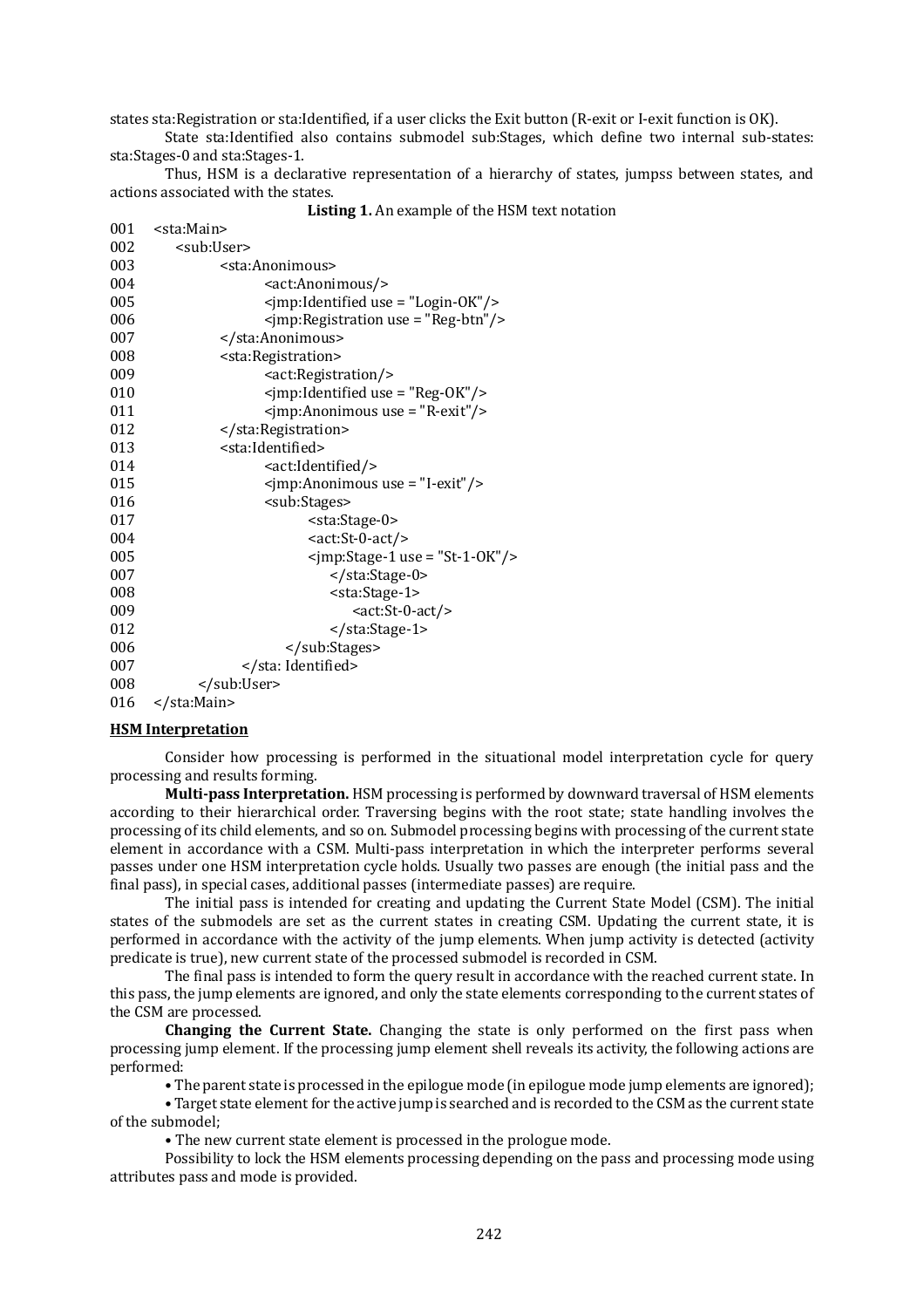**Current States Model.** CSM is a subtree of the HSM, where submodels are represented only by their current states. Fig. 3 shows an example of CSM, corresponding HSM, discussed above (see. Fig. 3 and Listing 1). CSM corresponds to the current state sta:Identified for submodels sub:User and the current state sta: Stage-1 for submodels sub:Stages.



*Fig.4. CSM example in graphical form*

Special types of action element, called Document Processing Object elements (DPO elements) are provided for the processing of documents from the SODB document store. DPO elements enable us to explicitly specify the document processing in the HSM, not hiding it inside the implementation of actions program code. Currently, two kinds of DPO elements are designed:

• DOM element focused on the processing XML documents using XSL transformation technology [7–9];

• Smarty-element focused on the processing JSON documents using the technology of filling templates [16–25].

We explain the concept of DPO on the example of DOM elements. DOM elements are placed inside the state elements and are specified DOM objects that are created and used for loading, modifying and uploading XML-content during HSM interpretation cycle. These functions are supported by three types of HSM-elements:

DOM element is a child of a state element. It is used to create a DOM object, which exists during interpretation cycle;

Source element is a child of DOM element or of another source element. It refers to the XML document placed in the document store. It is used to specify XML content loading to the DOM-object created by the parent DOM element. Nested source elements allow forming the content of the DOM object on the basis of several XML documents;

Receiver element is a child of DOM element. It is used to upload data from the DOM object created by the parent DOM element to the document store or as a result of a query.



*Fig.5. Single XML document processing example*



*Fig.6. Two XML documents processing example*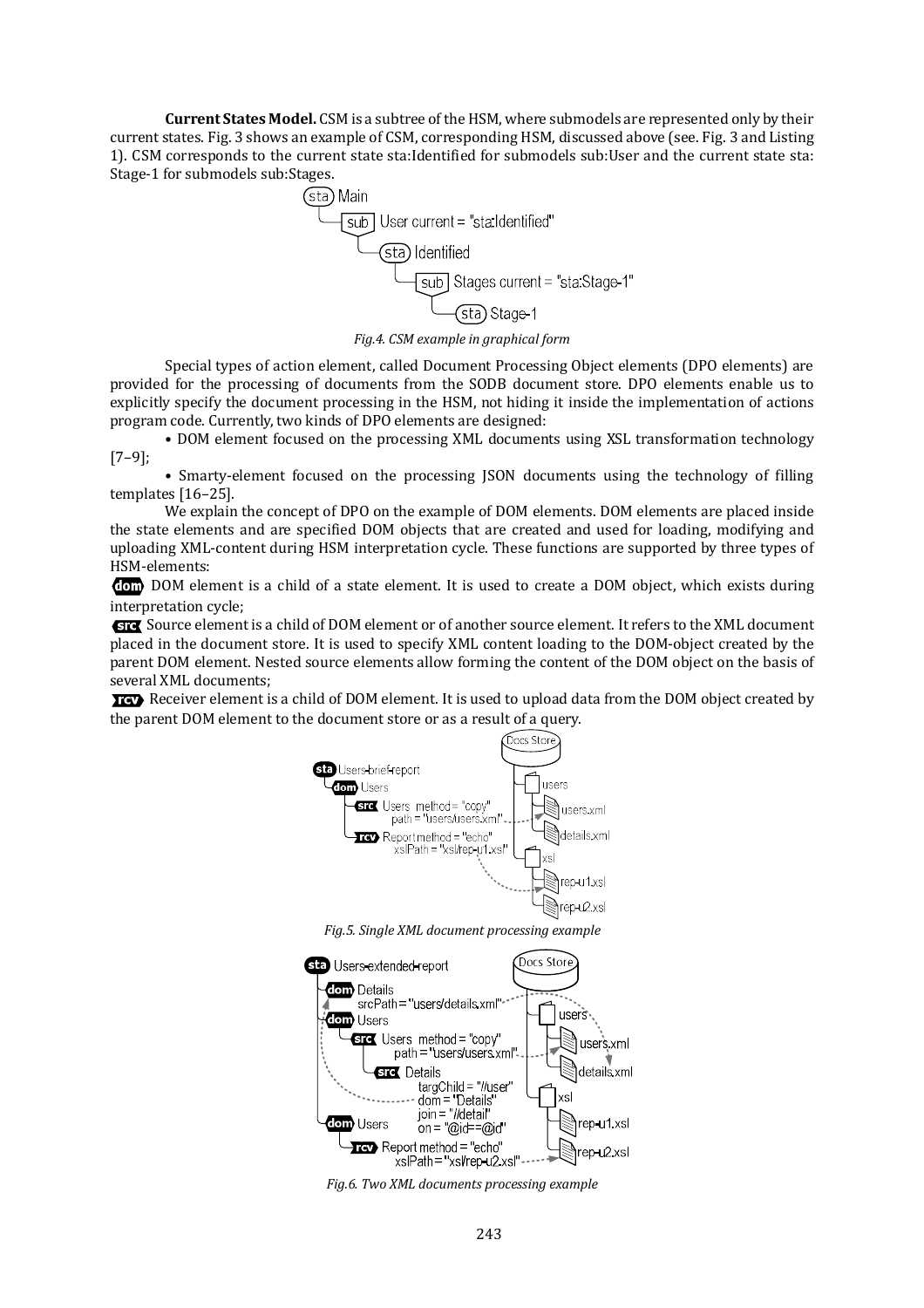Fig. 5, 6 and 7 show the use of DOM elements for XML documents processing. Fig. 5 shows a simple case of DOM object creating on the base of a single XML document.

Fig. 6 shows a more complex case, when the content of DOM object is based on the two XML documents.

Models of initial XML documents are presented in Fig. 7a and 7b. Model of resulting XML document formed in the DOM object on the basis of two initial XML documents is presented in Fig. 7c.



*Fig.7. Models of XML documents*

**DOM Objects Creating and Loading.** In the state sta:Users-brief-report (see Fig. 5) the element dom:Users create DOM object containing a summary of the registered users. File users.xml is loaded into this DOM object from the data store directory users by using the source src:Users.

In the state sta:Users-extended-report (see Fig. 6) the element dom:Users create the DOM object containing detailed information in addition to the summary of registered users. For this the auxiliary object dom:Details is created and file details.xml containing detailed information [26-31] users is loaded. Next, the interpreter creates and loads the object dom:Users by merging (equijoin) summary and detailed user information. Each XML element user of the users.xml document is attached as a child to XML element detail of the object dom:Details such that their XML attributes id have the same value (see Fig. 7c). For this the source element src:Details enclosed in the source element src:Users is used (see Fig. 6).

Source src:Details contains the following attributes:

• targChild contains XPath expression that specifies a set of target (parent) nodes (the set of all elements user from the document users.xml), to which child nodes of the source must be attached;

• dom is a reference to the previously created DOM object containing the nodes of the source;

• join contains XPath expression that specifies the set of attached (child) nodes (the set of all elements detail from the document details.xml), which must be attached to the target node;

• on defines join condition (requires that the id attributes of joined nodes have the same value).

This example, in particular, demonstrates the use of multiple DOM objects handed in the same state. Noting that the XML documents merging can be performed without auxiliary DOM object dom:Details and apply the sources pointing directly to the files in the documents store.

**Formation of the Results.** Fig. 8 explains the formation of the query result via receiver rcv:Report (see Fig. 6). The result is formed as a HTML-document.



*Fig.7.* An example of the formation of the resulting HTML-document by XSL transformation of the contents of DOM-object

This receiver defines the XSL transformation of content of parent DOM object in accordance with the style sheet, placed in a documents store in the directory xsl. Transformation model, whereby the interpreter generates the detailed report is shown in Fig. 8a. The resulting screen form is shown in Fig. 8b.

Note that in Fig. 6 receiver, forming a detailed report, is placed in duplicate element dom:Users. Generally speaking, said receiver can be placed in the same element dom:Users, which placed sources src:Users and src:Details. Separation is done to illustrate reusability of DOM elements having the same name to refer to the corresponding DOM object (in both single and several states).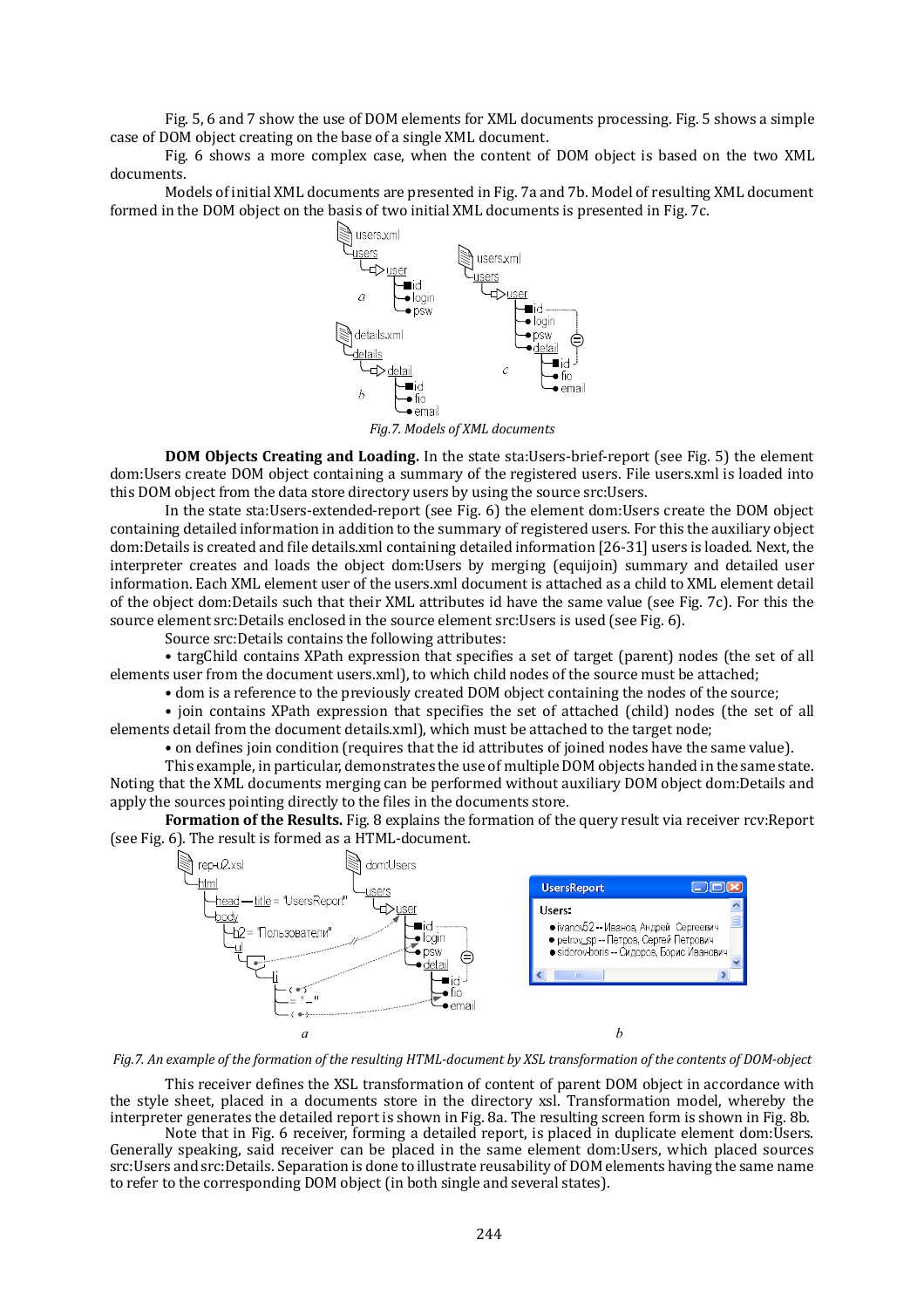## **Conclusion**

1. SODB is a new approach to building data-processing applications based on the principles of Model Driven Approach.

2. SODB contains an embedded dynamic finite states model in the form of transition states graphs, reflecting the logic of the corresponding business process.

3. Data management is performed by interpreting the embedded dynamic model tracking the current states and access to the data associated with the current states.

4. To construct embedded dynamic models the declarative language HSM is proposed. It allows you to describe in graphic or text form a hierarchy of submodels containing several states, which, in turn, can be specified state jumps, actions and other submodels.

5. HSM interpreter performs several downstream passes of the dynamic model for each interpretation cycle. Current state model CSM is formed as a HSM subtree, wherein for the submodels provides their current states.

6. To specify document processing the document processing elements DPO, generating DOM and Smarty objects, are provided in HSM. Source elements provide loading documents into objects.

7. To specify loaded documents processing and results unloading the receiver elements are provided in the HSM. XML documents are processed by the XSL transformation, and JSON-documents are processed by templates compiler processing.

## **Литература**

- 1. Sadalage, P. J., Fowler, M. NoSQL Distilled: a Brief Guide to the Emerging World of Polyglot Persistence. Addison-Wesley (2012).
- 2. Миронов, В.В., Юсупова, Н.И., Шакирова, Г.Р.: Ситуационно-ориентированные базы данных: концепция, архитектура, XML-реализация. // Вестник УГАТУ. 2010. Т. 14, №. 2 (37), 233–244 с.
- 3. Миронов, В.В., Маликова, К.Э. Интернет приложения на основе встроенных динамических моделей: Архитектура, структура данных, интерпретация. // Вестник УГАТУ. 2010. Т. 14, №. 1 (36), 154–163 с.
- 4. Миронов, В.В., Маликова, К.Э. Интернет приложения на основе встроенных динамических моделей: Элементы управления пользовательского интерфейса. // Вестник УГАТУ. 2010. Т. 14, №. 5 (40), 170–175 с.
- 5. Миронов В.В., Гусаренко А.С. Ситуационно-ориентированные базы данных: концепция управления XML-данными на основе динамических DOM-объектов // Вестник УГАТУ. 2012. Т. 16. № 3. С. 159–172.
- 6. Миронов В.В., Гусаренко А.С. Динамические DOM-объекты в ситуационно-ориентированных базах данных: лингвистическое и алгоритмическое обеспечение источников данных // Вестник УГАТУ. 2012. Т. 16. № 3. С. 167– 176.
- 7. Миронов, В.В., Канашин, В.В. Иерархические виджеты: организация пользовательского интерфейса в приложениях на основе ситуационно-ориентированных базах данных. // Вестник УГАТУ, 2013. Т. 17, №. 2 (55), 138–149 с.
- 8. Миронов, В.В., Канашин, В.В. Иерархические виджеты: алгоритмы контроля данных пользователя в вебприложениях на основе ситуационно-ориентированных баз данных. // Вестник УГАТУ. 2014. Т. 18, №. 1 (62), 204– 213 с.
- 9. Макарова, Е.С., Миронов, В.В. Проектирование концептуальной модели данных для задач Web OLAP на основе ситуационно-ориентированной базы данных. // Вестник УГАТУ. 2012. Т. 16, №. 6 (51), 177–188 с.
- 10. Макарова, Е.С., Миронов, В.В. Функции аналитики в веб-приложениях на основе ситуационно-ориентированных баз данных. // Вестник УГАТУ. 2013. Т. 17, №. 5 (58), 150–165 с.
- 11. Гусаренко А.С., Миронов В.В. Smarty-объекты: вариант использования гетерогенных источников в ситуационноориентированных базах данных // Вестник УГАТУ. 2014. Т. 18. № 3(64). С. 242–252.
- 12. Миронов В.В., Гусаренко А.С. Использование RESTful-сервисов в ситуационно-ориентированных базах данных // Вестник УГАТУ. 2015. Т. 19. № 1 (67). С. 232–239.
- 13. Aguilar J. A. et al. An Analysis of Techniques and Tools for Requirements Elicitation in Model-Driven Web Engineering Methods // Computational Science and Its Applications--ICCSA 2015. – Springer International Publishing, 2015. pp. 518- 527.
- 14. Rumpe B. Executable Modeling with UML. A Vision or a Nightmare? // arXiv preprint arXiv:1409.6597. 2014.
- 15. Agustin J. L. H., Del Barco P. C. A model-driven approach to develop high performance web applications //Journal of Systems and Software. – 2013. – Vol. 86. – No. 12. pp. 3013–3023.
- 16. Delgado A., Marotta A., González L. Towards the construction of quality-aware Web Warehouses with BPMN 2.0 Business Processes //Research Challenges in Information Science (RCIS), 2014 IEEE Eighth International Conference on. – IEEE, 2014. pp. 1–6.
- 17. Delgado A., Marotta A. Automating the process of building flexible Web Warehouses with BPM Systems //Computing Conference (CLEI), 2015 Latin American. – IEEE, 2015. pp. 1–11.
- 18. Aguilar J. A. et al. An Analysis of Techniques and Tools for Requirements Elicitation in Model-Driven Web Engineering Methods //Computational Science and Its Applications--ICCSA 2015. – Springer International Publishing, 2015. pp. 518– 527.
- 19. Kumar B., Singh K. Testing UML Designs Using Class, Sequence and Activity Diagrams // International Journal for Innovative Research in Science and Technology. – 2015. – Vol. 2. – No. 3. pp. 71–81.
- 20. Karamjit Kaur, Rinkle Rani. Modeling and Querying Data in NoSQL Databases. Big Data, 2013 IEEE International Conference. pp. 1–7. DOI:10.1109/BigData.2013.6691765
- 21. Pinheiro P. V. P., Endo A. T., Simao A. Model-Based Testing of RESTful Web Services Using UML Protocol State Machines // Brazilian Workshop on Systematic and Automated Software Testing. – 2013.
- 22. Pokorny J. NoSQL databases: a step to database scalability in web environment // International Journal of Web Information Systems. – 2013. – Vol. 9. – No. 1. pp. 69–82.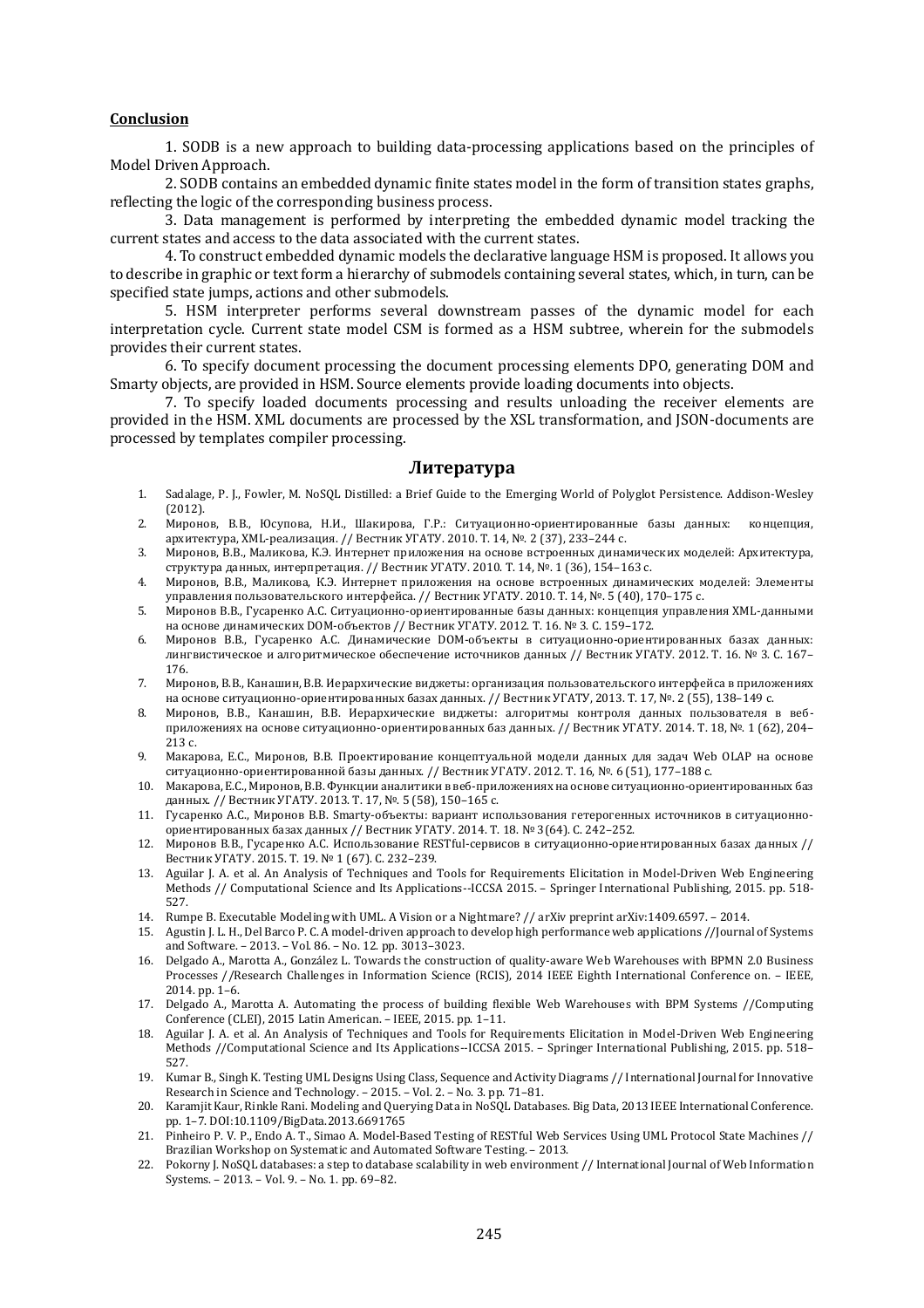- 23. Wu C. S., Huang C. H. The web services composition testing based on extended finite state machine and UML model // Service Science and Innovation (ICSSI), 2013 Fifth International Conference on. – IEEE, 2013. pp. 215–222.
- 24. Zhang S. Application of document-oriented NoSQL database technology in web-based software project documents management system // Information Science and Technology (ICIST), 2013 International Conference on. – IEEE, 2013. pp. 504–507.
- 25. Bugiotti, F., Cabibbo, L., Atzeni, P., & Torlone, R. (2014). Database design for NoSQL systems. In Conceptual Modeling (pp. 223-231). Springer International Publishing.
- 26. Schram, A., & Anderson, K. M. (2012). MySQL to NoSQL. In Proceedings of the 3rd annual conference on Systems, programming, and applications: software for humanity-SPLASH (Vol. 12).
- 27. Nagni, M., Ventouras, S., & Parton, G. A. (2012). Implementation of UML Schema to RDBM.
- 28. Tramontana, P., Amalfitano, D., & Fasolino, A. R. (2013, September). Reverse engineering techniques: From web applications to rich Internet applications. In Web Systems Evolution (WSE), 2013 15th IEEE International Symposium on (pp. 83-86). IEEE.
- 29. Daniel, F., & Matera, M. (2014). Model-Driven Software Development. In Mashups (pp. 71-93). Springer Berlin Heidelberg.
- 30. de Lara, J., Guerra, E., & Cuadrado, J. S. (2015). Model-driven engineering with domain-specific meta-modelling languages. Software & Systems Modeling, 14(1), 429-459.
- 31. Martins, B. F., & Souza, V. E. S. (2015, October). A Model-Driven Approach for the Design of Web Information Systems based on Frameworks. In Proceedings of the 21st Brazilian Symposium on Multimedia and the Web (pp. 41-48). ACM.

## **References**

- 1. Sadalage, P. J., Fowler, M. NoSQL Distilled: a Brief Guide to the Emerging World of Polyglot Persistence. Addison-Wesley (2012).
- 2. Mironov, V.V., Yusupova, N.I., Shakirova, G.R.: Situation-Oriented Databases: Concept, Architecture, XML Realization. Vestnik UGATU, vol. 14, no. 2 (37), pp. 233–244 (2010) (in Russian)
- 3. Mironov, V.V., Malikova, K.E.: Internet Applications Based on Embedded Dynamic Models: Architecture, Data structure, Interpretation. Vestnik UGATU, vol. 14, no. 1 (36), pp. 154–163 (2010) (in Russian)
- 4. Mironov, V. V., Malikova, K.E.: Internet Applications Based on Embedded Dynamic Models: User Interface Controls. Vestnik UGATU, vol. 14, no. 5 (40), pp. 170–175 (2010) (in Russian)
- 5. Mironov, V.V., Gusarenko, A.S.: Situation-Oriented Databases: the Concept of Managing XML Data Based on Dynamic DOM Objects. Vestnik UGATU, vol. 16, no. 3 (48), pp. 159–172 (2012) (in Russian)
- 6. Mironov, V.V., Gusarenko, A.S.: Dynamic DOM Objects in Situation-Oriented Databases: Lingware and Knoware of Data Sources. Vestnik UGATU, vol. 16, no. 6 (51), pp. 167–176 (2012) (in Russian)
- 7. Mironov, V.V., Kanashin, V.V.: Hierarchical Widgets: User Interface Organization in Web Applications on the Basis of Situation-Oriented Databases. Vestnik UGATU, vol. 17, no. 2 (55), pp. 138–149 (2013) (in Russian)
- 8. Mironov, V.V., Kanashin V.V.: Hierarchical Widgets: User Data Control Algorithms in Web Applications on the Basis of Situation-Oriented Databases. Vestnik UGATU, vol. 18, no. 1 (62), pp. 204–213 (2014) (in Russian)
- 9. Makarova, E.S., Mironov, V.V.: Web OLAP Conceptual Data Model Design on the Basis of Situation-Oriented Database. Vestnik UGATU, vol. 16, no. 6 (51), pp. 177–188 (2012) (in Russian)
- 10. Makarova, E.S., Mironov, V.V.: Analytical Functions in Web Applications Based on Situation-Oriented Databases. Vestnik UGATU, vol. 17, no. 5 (58), pp. 150–165 (2013) (in Russian)
- 11. Gusarenko, A.S., Mironov, V.V.: Smarty-Objects: Use Case of Heterogeneous Sources in Situation-Oriented Databases. Vestnik UGATU, vol. 18, no. 3 (63), pp. 242–252 (2014) (in Russian)
- 12. Gusarenko, A.S., Mironov, V.V.: Using of RESTful Services in Situation-Oriented Databases. Vestnik UGATU, vol. 19, no. 1 (67), pp. 204–211 (2015) (in Russian)
- 13. Aguilar J. A. et al. An Analysis of Techniques and Tools for Requirements Elicitation in Model-Driven Web Engineering Methods // Computational Science and Its Applications--ICCSA 2015. – Springer International Publishing, 2015. pp. 518- 527.
- 14. Rumpe B. Executable Modeling with UML. A Vision or a Nightmare? // arXiv preprint arXiv:1409.6597. 2014.
- 15. Agustin J. L. H., Del Barco P. C. A model-driven approach to develop high performance web applications //Journal of Systems and Software. – 2013. – Vol. 86. – No. 12. pp. 3013–3023.
- 16. Delgado A., Marotta A., González L. Towards the construction of quality-aware Web Warehouses with BPMN 2.0 Business Processes //Research Challenges in Information Science (RCIS), 2014 IEEE Eighth International Conference on. – IEEE, 2014. pp. 1–6.
- 17. Delgado A., Marotta A. Automating the process of building flexible Web Warehouses with BPM Systems //Computing Conference (CLEI), 2015 Latin American. – IEEE, 2015. pp. 1–11.
- 18. Aguilar J. A. et al. An Analysis of Techniques and Tools for Requirements Elicitation in Model-Driven Web Engineering Methods //Computational Science and Its Applications--ICCSA 2015. – Springer International Publishing, 2015. pp. 518– 527.
- 19. Kumar B., Singh K. Testing UML Designs Using Class, Sequence and Activity Diagrams // International Journal for Innovative Research in Science and Technology. – 2015. – Vol. 2. – No. 3. pp. 71–81.
- 20. Karamjit Kaur, Rinkle Rani. Modeling and Querying Data in NoSQL Databases. Big Data, 2013 IEEE International Conference. pp. 1–7. DOI:10.1109/BigData.2013.6691765
- 21. Pinheiro P. V. P., Endo A. T., Simao A. Model-Based Testing of RESTful Web Services Using UML Protocol State Machines // Brazilian Workshop on Systematic and Automated Software Testing. – 2013.
- 22. Pokorny J. NoSQL databases: a step to database scalability in web environment // International Journal of Web Information Systems. – 2013. – Vol. 9. – No. 1. pp. 69–82.
- 23. Wu C. S., Huang C. H. The web services composition testing based on extended finite state machine and UML model // Service Science and Innovation (ICSSI), 2013 Fifth International Conference on. – IEEE, 2013. pp. 215–222.
- 24. Zhang S. Application of document-oriented NoSQL database technology in web-based software project documents management system // Information Science and Technology (ICIST), 2013 International Conference on. – IEEE, 2013. pp. 504–507.
- 25. Bugiotti, F., Cabibbo, L., Atzeni, P., & Torlone, R. (2014). Database design for NoSQL systems. In Conceptual Modeling (pp. 223-231). Springer International Publishing.